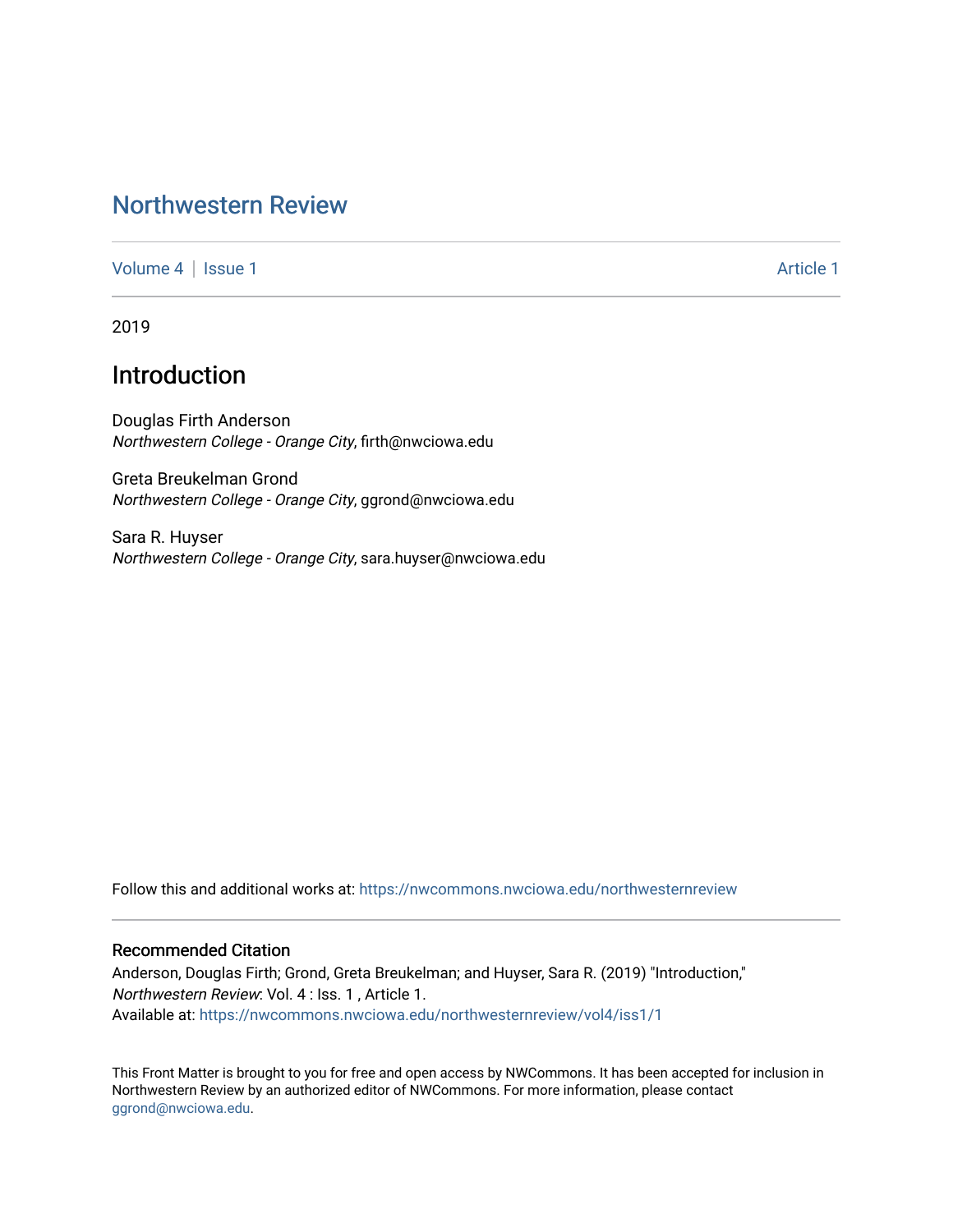## Introduction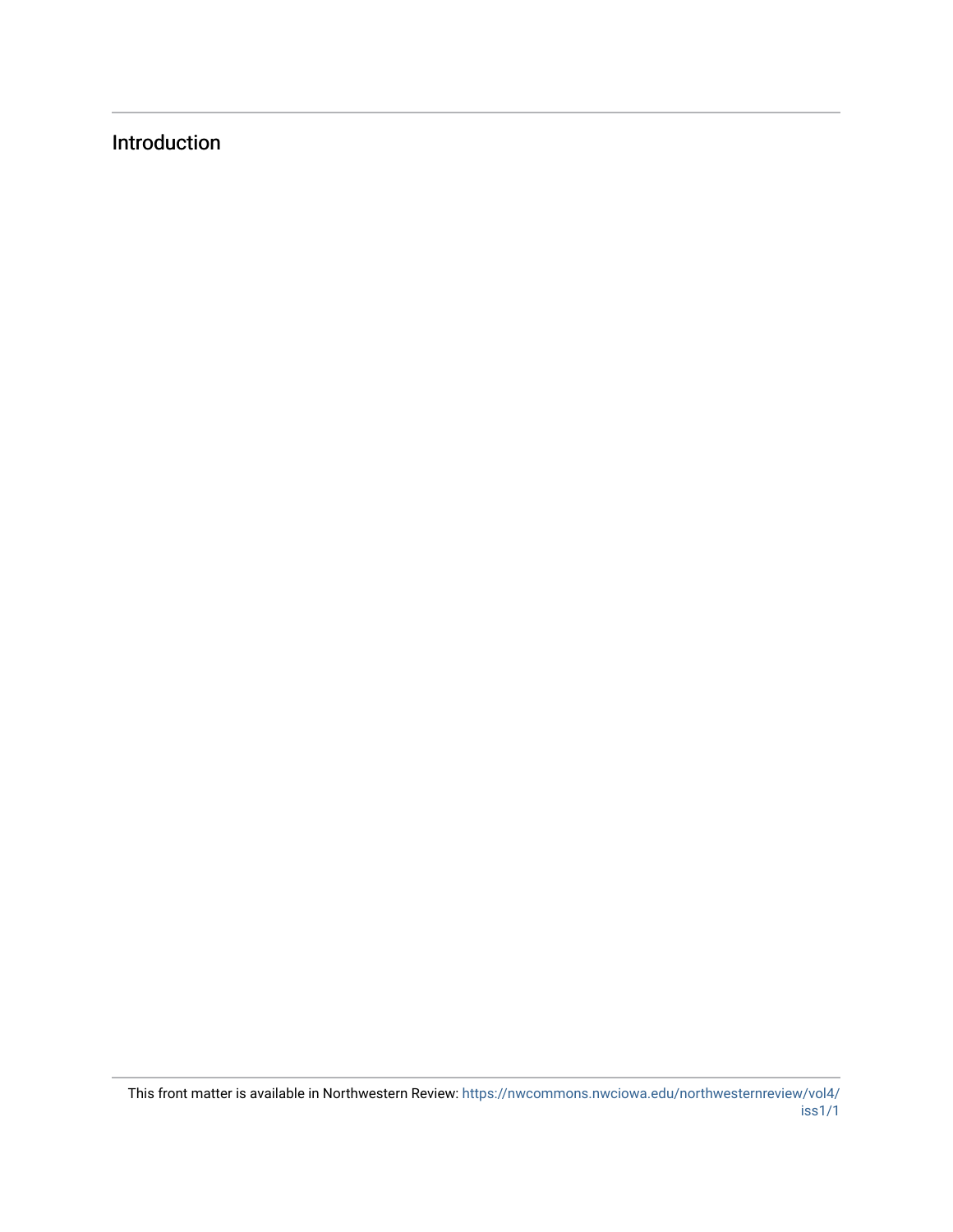### **Introduction**

In the concluding section of philosopher Donald Wacome's article "Deeper into Superficiality" in this issue of the *Northwestern Review*, he reminds us that "We are God's, not gods." We should know this, he argues, from aspects of contemporary science which make clear that we are contingent instead of necessary parts of the universe. Beyond Wacome's argument, Christians should also know this from the Incarnation Christians confess especially during Advent and Epiphany:

> Let the same mind be in you that was in Christ Jesus, who, though he was in the form of God, did not regard equality with God as something to be exploited, but emptied himself, taking the form of a slave, being born in human likeness. (Phil. 2:5-7 NRSV)

Self-emptying, however, is not our default mode. In another of this issue's pieces, Spanish-language professor and translator Diana Gonzalez notes in "Listening with Humility" that students who cultivate listening deepen the humility that in turn fosters cross-cultural engagement.

Humility need not erase exercising authority—or so it would seem for kings and others with political authority in this life. Historian Robert Winn in "Lessons from Lesser Kings" examines some monarchs discussed by the eighth-century Benedictine Bede. Irony helped Bede make sense of politics in early medieval England, as it also helps Winn make sense for us of Bede's view of Christian kingship.

Humility is scarce in most commercial films on historical themes. Historian Michael Kugler makes this clear in his article, "Historical Movies, Historical Disciplines, and Getting What We Want and Deserve." Focusing on Quentin Tarantino's *Inglourious Basterds*, Kugler